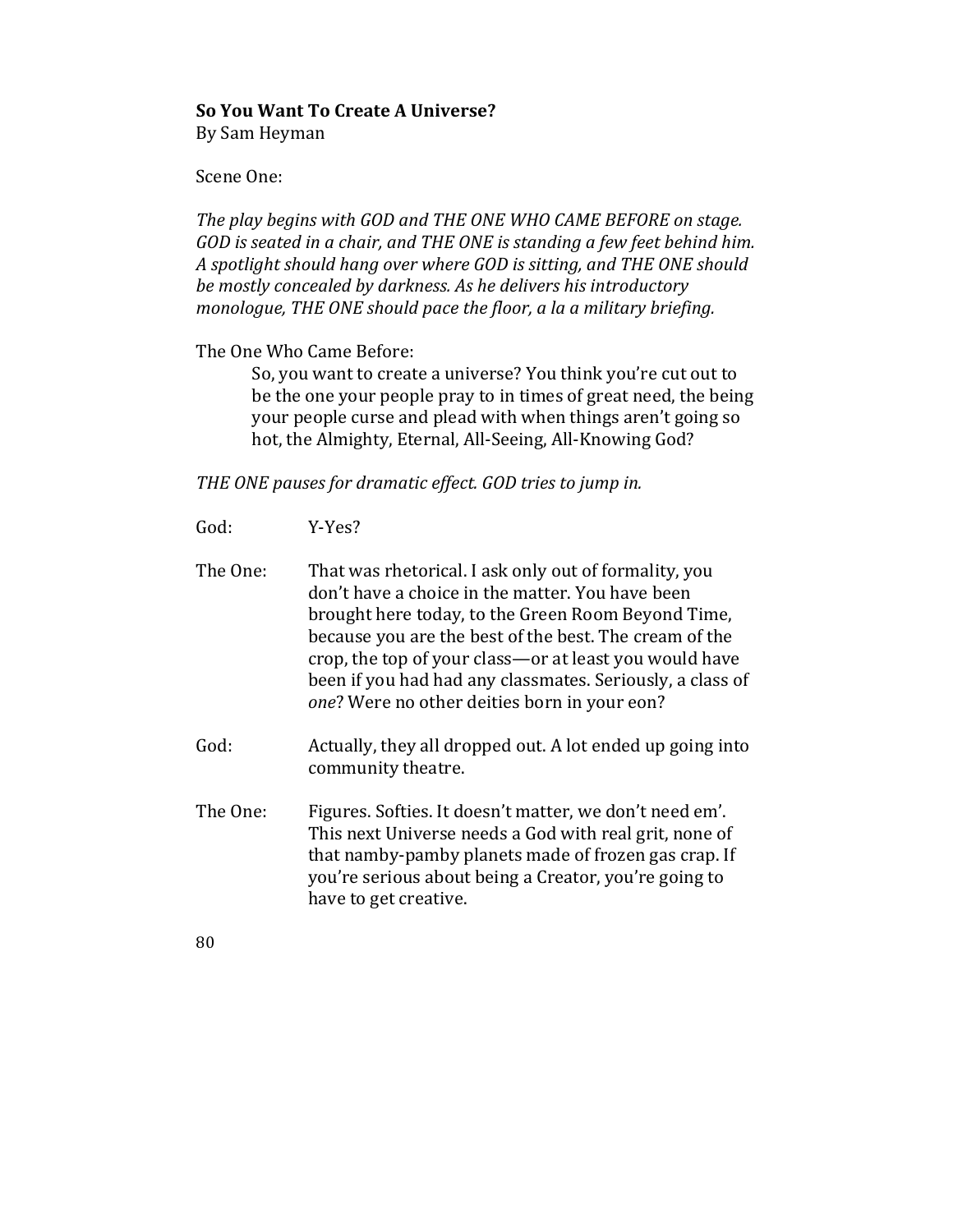| God:     | I'm ready!                                                                                                                                                             |
|----------|------------------------------------------------------------------------------------------------------------------------------------------------------------------------|
| The One: | I'm talking planets orbiting supernovas, (Yeah!) planets<br>full of sex-crazed cat creatures, (Sure!) planets whose<br>moons occasionally threaten to crash into them! |
| God:     | That doesn't sound safe, but okay!                                                                                                                                     |
| The One: | You've got a lot to learn, kid. Fortunately, you've got me<br>to teach you.                                                                                            |
| God:     | And who are You, if I may ask?                                                                                                                                         |

## Lights go up more fully, and THE ONE steps forward to where GOD can *see him.*

| The One: | I am The One Who Came Before. In addition to              |
|----------|-----------------------------------------------------------|
|          | teaching you how to do your job, my purpose is to         |
|          | remind you that you are not special, that just because    |
|          | you're capital-G God now doesn't mean there wasn't a      |
|          | capital-G God just like you that's done everything you're |
|          | about to do. Also, I'm here to keep you company, at least |
|          | until you get settled into this whole, forced monotheism  |
|          | thing you've gotten yourself into.                        |
|          |                                                           |

- God: What, is it bad?
- The One: Oh, no. I mean, you're a virgin, right?
- God: (*embarrassed*) I mean... yeah.
- The One: Then don't worry about it. You won't know what you're missing.

THE ONE takes a flask from a pocket on his person and unscrews it, taking a swig. His mood markedly improves.

God: What's that you're drinking?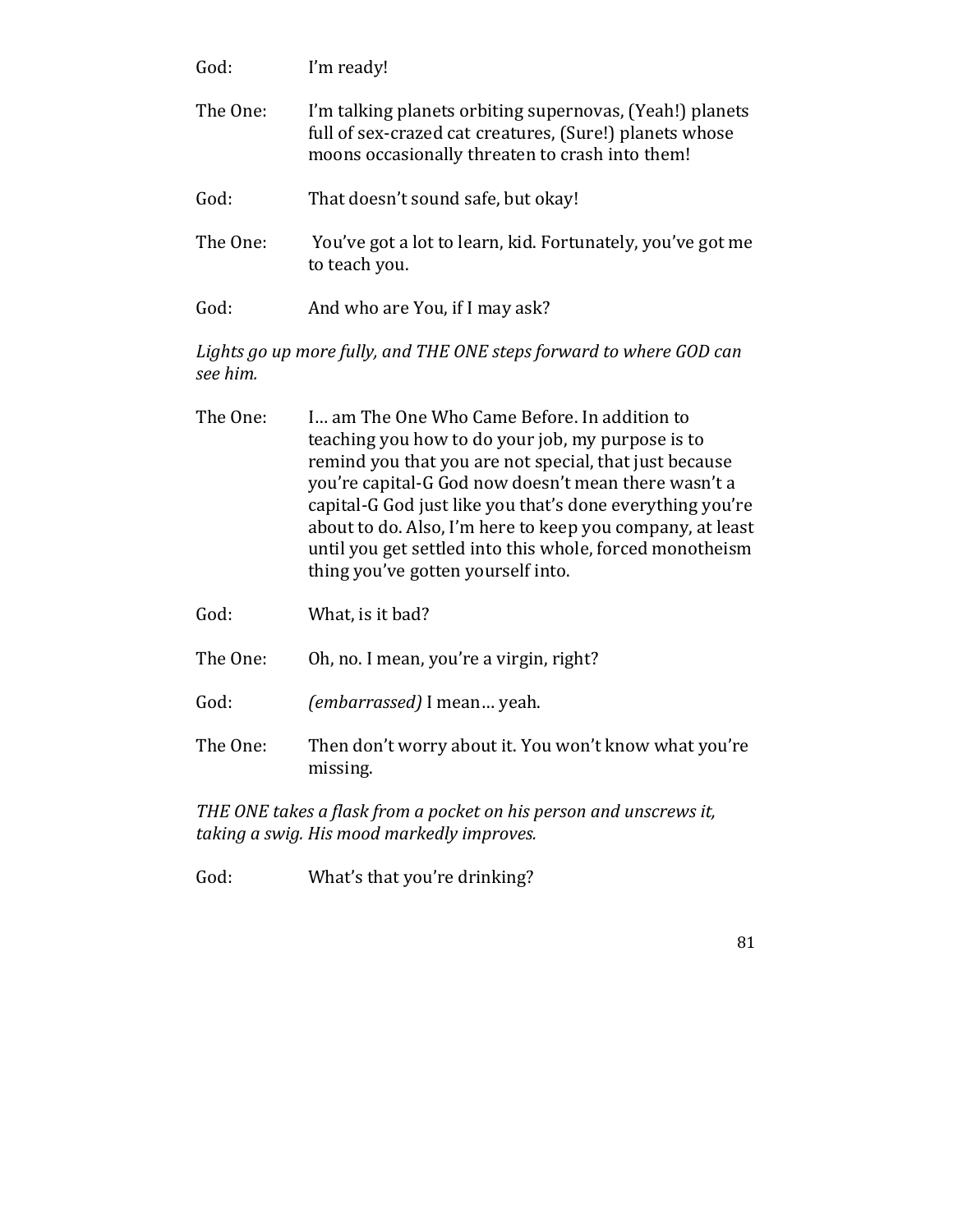| The One: | Oh this? Just holy water. It's kind of like a cocktail of<br>Muscle Milk and absinthe, for ethereal beings. Puts hair<br>on your chest, if you so deign to have one. |
|----------|----------------------------------------------------------------------------------------------------------------------------------------------------------------------|
| God:     | Sounds disgusting.                                                                                                                                                   |
| The One: | Yeah, well, it serves an important function. A variety of<br>functions, actually. Want a sip?                                                                        |
| God:     | Oh, I don't drink.                                                                                                                                                   |
| The One: | C'mon, it's only holy water.                                                                                                                                         |
| God:     | You just said it's like a cocktail of Muscle whatever and<br>Absmith.                                                                                                |
| The One: | And you clearly don't know what either of those things<br>are, so don't worry about it.                                                                              |

After a moment of hesitation, GOD takes the flask, and takes a sip. *Almost immediately, s/he spits it out and crumples to the floor. Gripping* his head in agonizing pain, GOD shouts:

God: Eternity wrapped in fuck-rope! I'm blind! The One: Correction! You have now traded your common sight for something a bit more befitting of your new job. You are now All-Seeing. God: Then why can't I see anything?! The One: Simple: there is currently nothing for you to see.

The pain subsides. GOD regains his composure.

God: Oh. So now what?

The One: Now, you create.

82 Fade to black.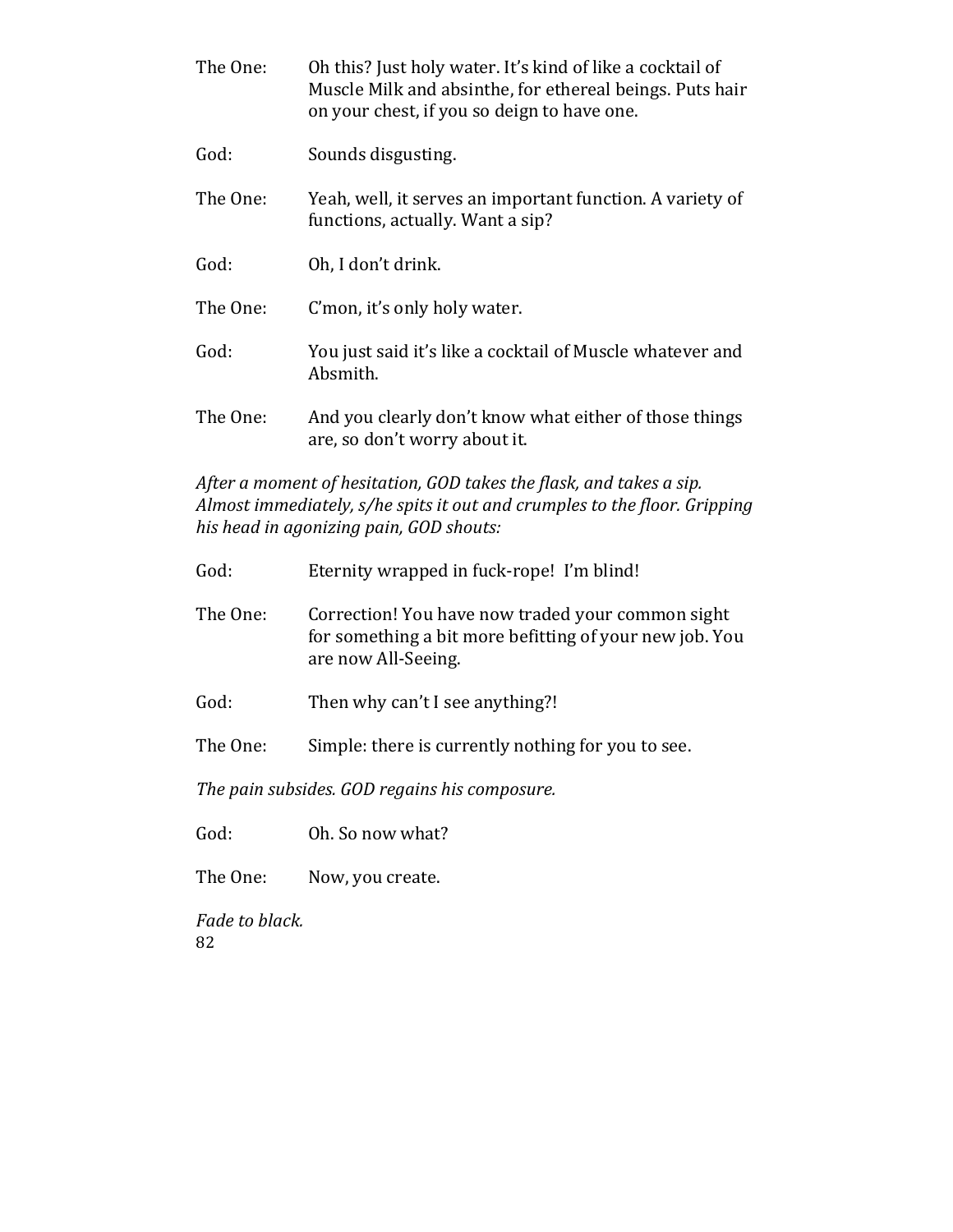Lights up on THE ONE, sitting on the ground, reading from a book (a *Bible, if you can get one), clearly amused. The stage around him has garbage and things strewn about. After THE ONE lets out a burst of laughter, GOD enters the scene, looking haggard and exhausted from* some eons of universe maintenance. While THE ONE speaks, GOD busies *himself cleaning up the garbage.* 

| The One:                                          | Come over here, you have to read this. This is<br>incredible.                                                                                                                                                    |  |
|---------------------------------------------------|------------------------------------------------------------------------------------------------------------------------------------------------------------------------------------------------------------------|--|
| God:                                              | (with a sigh) Define incredible.                                                                                                                                                                                 |  |
| The One:                                          | I swear, no matter how subtle you are at taking an<br>active role in creating a species, some navel-gazing kook<br>always manages to catch on. Remember that ball of clay<br>you sneezed on a few millennia ago? |  |
| God:                                              | Sure.                                                                                                                                                                                                            |  |
| The One:                                          | Yeah, that wasn't a ball of clay. I figured you had to get<br>off regulating entropy some time, so I gave you a little<br>nudge. Surprise! It's a humanity!                                                      |  |
| GOD would be fuming if he weren't so exhausted.   |                                                                                                                                                                                                                  |  |
| God:                                              | Alright, okay. Yeah, okay that's fine.                                                                                                                                                                           |  |
| $\mathbf{Th} \circ \mathbf{On} \circ \mathbf{on}$ | Co thou wate like a tours's worth of libraries of hooks                                                                                                                                                          |  |

The One:  $\qquad$  So they wrote like a town's worth of libraries of books about you—*Really* cute stuff, though a lot of ritual sacrifice in the earlier ones—and I get to this one, and it's like, "Wow, Champ, you should be really proud of yourself. You've got kids that think you're the greatest."

*GOD* flips through the pages of the book, not really appreciating it, while THE ONE takes his flask out of his pocket. After he takes a swig, he *continues.*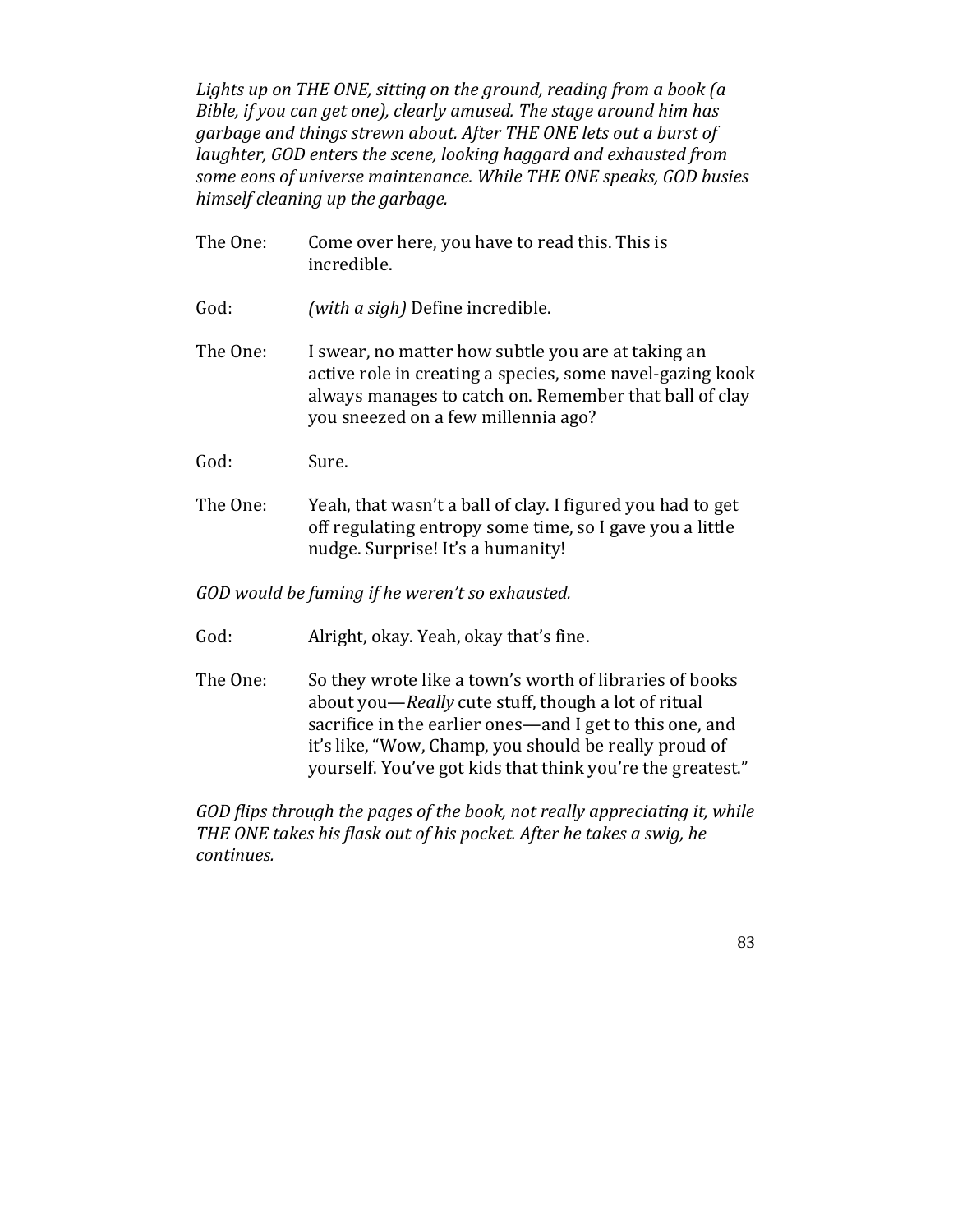- The One: I mean, when I was you, I was lucky to get a civilization up and running at all, let alone get them to recognize my role in doing it. God: Yeah, well, you seem like you can appreciate it a lot more than I can. How about we trade roles? The One: Wait, whoa, hold on there—What's gotten into you? *Confrontation time! Experiment with physical movement and grappling.* God: What's gotten into me? The entire ever-expanding bloody stupid universe! The One: That was your idea, need I remind you, not mine. And it's not that bad, is it? I mean, you can pause the expansion of eternity any time you want. God: But I'm working all the time just trying to keep everything from falling to pieces! The structural integrity of the outer three dimensions is full of holes, there are stars dying all over the place  $-$ The One: That's what nebulae are for—Come on. You're freaking out about nothing, guy. God: No, I'm freaking out about *everything! (beat)* Oh. God plunks down on the floor, defeated, while The One paces about
- The One: Contrary to popular belief, you can make a perfect soufflé. You cannot, however, make a perfect universe. So stop beating yourself up and running yourself ragged over something that's going to end soon anyway. Enjoy what you have done while you can.

*behind him. His tone is calm, solemn. Slightly bitter.* 

The One takes another swig from his flask. God senses the change in *mood and turns to face him.*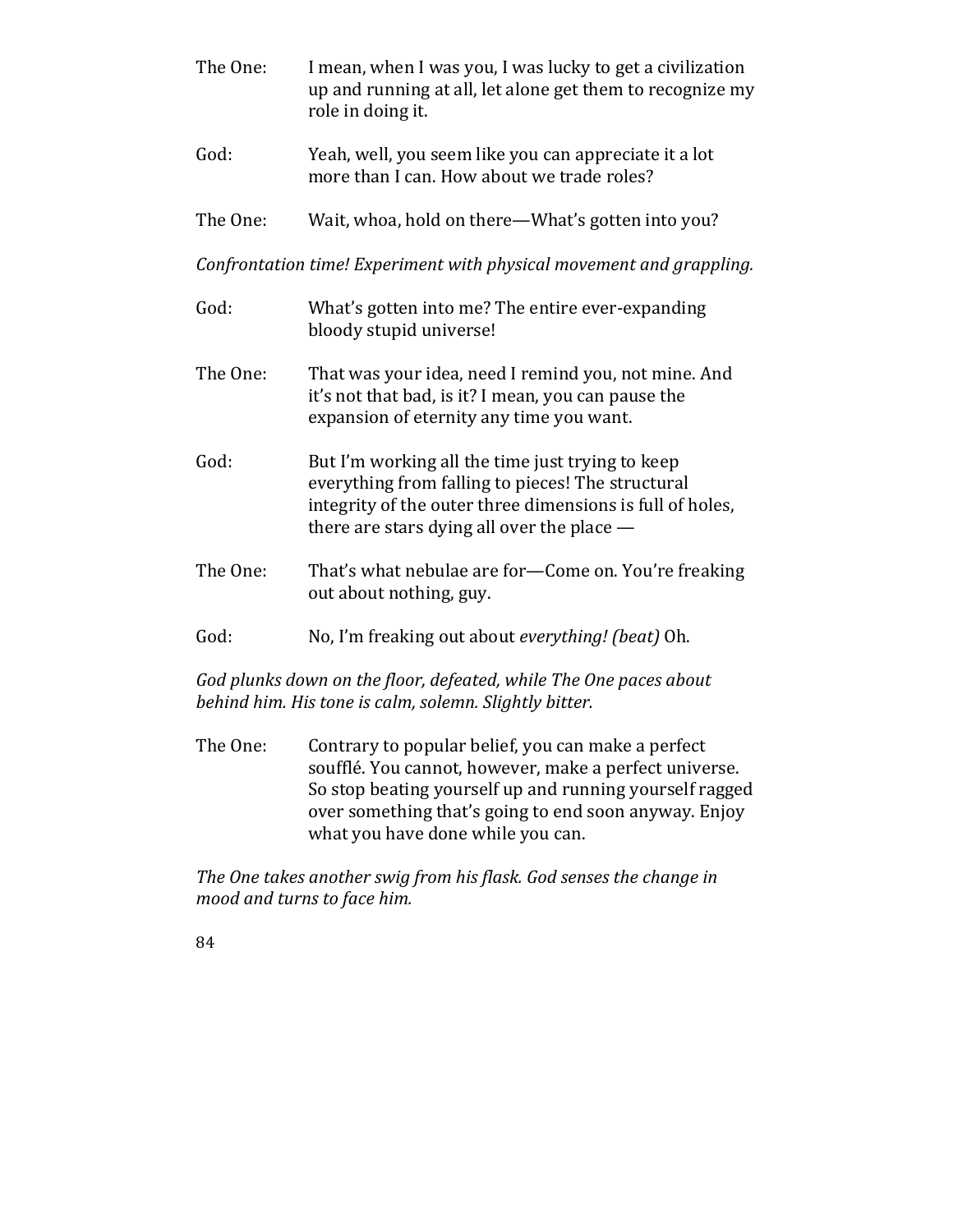| God:     | What happened to your universe?                                                                                                                                                                                                                                                                                                                                                                                                  |
|----------|----------------------------------------------------------------------------------------------------------------------------------------------------------------------------------------------------------------------------------------------------------------------------------------------------------------------------------------------------------------------------------------------------------------------------------|
| The One: | It ended, just like yours will. I'm over it.                                                                                                                                                                                                                                                                                                                                                                                     |
| God:     | You don't drink like someone who's 'over it.'                                                                                                                                                                                                                                                                                                                                                                                    |
| The One: | The wording of that statement is ambiguous and I<br>refuse to acknowledge it.                                                                                                                                                                                                                                                                                                                                                    |
| God:     | Come on, admit it! You're still upset about what<br>happened to your universe and you wish you could do it<br>over again.                                                                                                                                                                                                                                                                                                        |
| The One: | Keep going! I love to be psychoanalyzed.                                                                                                                                                                                                                                                                                                                                                                                         |
| God:     | You don't have to be ashamed of it. It hurt you and you<br>wish you could forget it, so you drink,                                                                                                                                                                                                                                                                                                                               |
| The One: | That's where you're wrong, kid. Out of all of the species<br>in all of the universes I've known, only humans drink to<br>forget things. That's not to say it's the stupidest or most<br>shameful reason I've ever seen. The one who came<br>before me had a species in his universe that drank<br>because they were taught, by Him, I must add, to be<br>afraid of their livers. Needless to say, they didn't live<br>very long. |
| God:     | Wow. What a jerk.                                                                                                                                                                                                                                                                                                                                                                                                                |
| The One: | Yeah, Gary was a horrible guy. Partly because he was an<br>amorphous blob God. No spine, no sense of decency.                                                                                                                                                                                                                                                                                                                    |
| God:     | So why do you drink?                                                                                                                                                                                                                                                                                                                                                                                                             |
| The One: | <i>(wistful)</i> Because I don't want to fade away.                                                                                                                                                                                                                                                                                                                                                                              |
| God:     | Well that came out of left field.                                                                                                                                                                                                                                                                                                                                                                                                |
| The One: | Gods like us, we don't die. We just ease out of existence<br>after a while. After that, nothing and no one can find us<br>85                                                                                                                                                                                                                                                                                                     |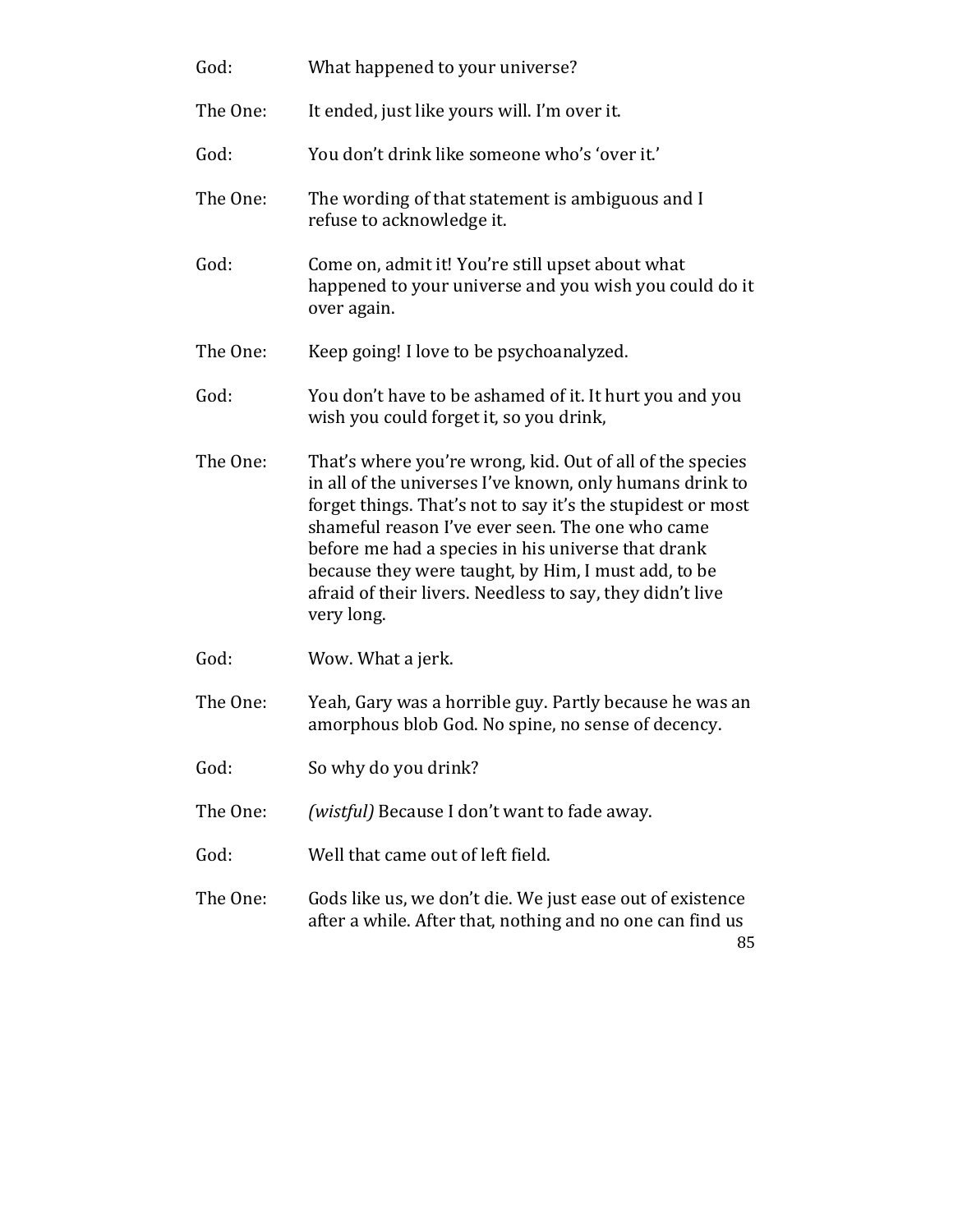again. And since our universes can't outlive us, we're lost without a trace.

God: Wow, that's... that's like a mondo bummer. The One: It's driven greater men to drink, that's for sure. God: But... I'll still be around to remember you. The One: For a while, sure, but give it another few eternities. You'll be gone, too.

*GOD* tries to get the flask out of The ONE's grasp, but THE ONE easily *keeps him at bay (this will be easier if GOD is shorter than THE ONE, but it could be funny regardless of their heights).* 

- God: Not if I drink holy water. If I do that, I can keep us alive, and then.
- The One: Kid? First of all, to clarify, holy water's a euphemism. You wouldn't know how to make it, and I'm not going to tell you. Second of all, face it. You can't handle your shit. And you're better off for it.
- God:  $(at \, a \, loss)$  So what am I supposed to do? Come to terms with the futility of my existence? Wait around until the universe stretches as far as it can go and then coast into existential retirement?
- The One: No. You're supposed to enjoy it. Gary may have been a horrible person, but he did what made him happy. Every time one of his worlds exploded into shards of screaming earth, I could see his mucus membrane practically trembling with glee. I'm not saying that's the sort of God you should be, but if you're going to create a universe, make it yours.

THE ONE picks up some of the garbage from the floor and hands it to *GOD.*